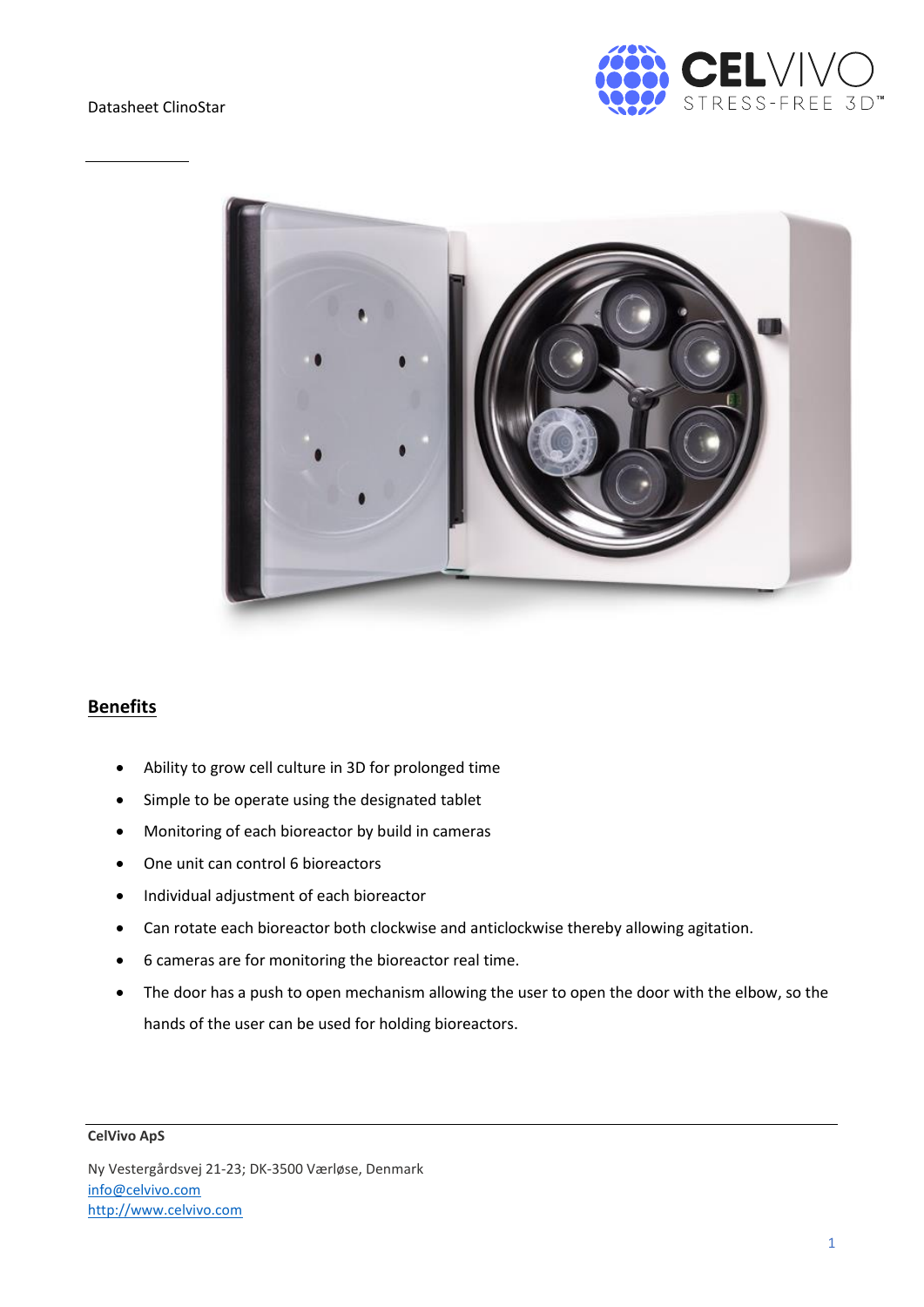

## **System Description**

The unit consists of a chamber with the ability to have to 6 bioreactors with a volume 10 mL.

The environment in the chamber can be regulated with respect to  $CO<sub>2</sub>$  and temperature.

Each reactor has an associated motor which can spin the reactor slowly. The speed of the motor can be controlled individually using a tablet. The tablet can control multiple units.

A fan is installed in the chamber for ventilation purposes to ensure a uniform environment within the chamber.

For cleaning UV-LED's are placed in the chamber.

In the door of the unit 6 cameras are installed. These are used for monitoring the bioreactor real time visualized on the tablet.

The unit have a small footprint and can be stacked up to 3 units high.

## **Ordering Information**

| <b>Temperature data</b>               |                                |
|---------------------------------------|--------------------------------|
| Temperature range 6 °C above          | 30 °C above ambient            |
| ambient temperature to                |                                |
| <b>Temperatur regulation accuracy</b> | $\pm$ 0.25°C                   |
| $CO2$ -data                           |                                |
| CO2 range [Vol.-% CO2]                | $0-10%$                        |
| CO <sub>2</sub> measurement           | IR                             |
| <b>Electrical data</b>                |                                |
| <b>Rated Voltage [V]</b>              | 110-230                        |
| <b>Power frequency [Hz]</b>           | 50/60 Hz                       |
| <b>Nominal power [W]</b>              | $30 - 65$                      |
| <b>Phase (Nominal voltage)</b>        | $1^{\sim}$                     |
| <b>Measures</b>                       |                                |
| Internal diameter                     | 305 mm                         |
| Internal depth                        | 80 mm                          |
| <b>Exterior dimensions</b>            | 450 x 420 x 250 mm (w x h x d) |
| Door                                  |                                |

**CelVivo ApS**

Ny Vestergårdsvej 21-23; DK-3500 Værløse, Denmark [info@celvivo.com](mailto:info@celvivo.com) [http://www.celvivo.com](http://www.celvivo.com/)